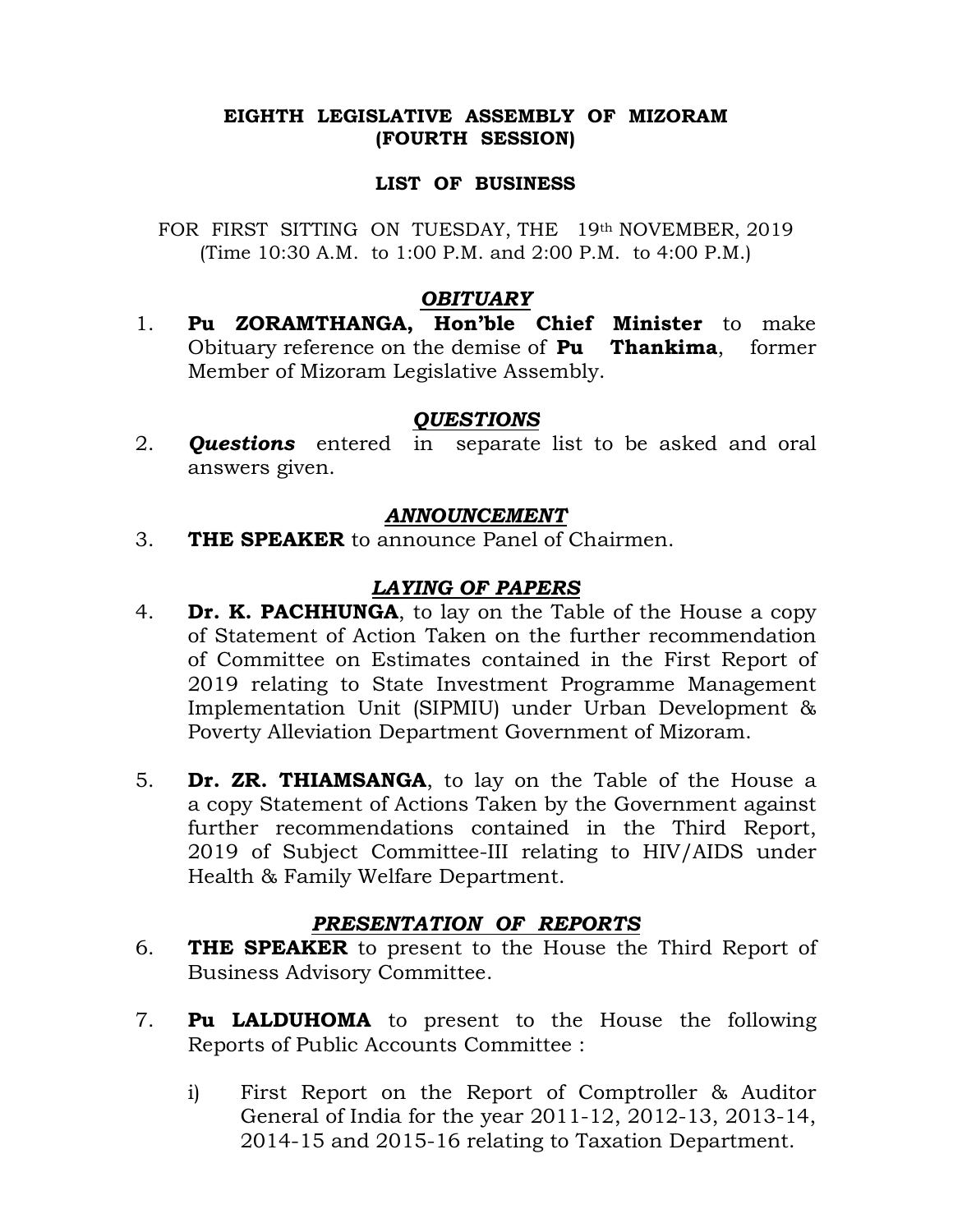- ii) Second Report on the Report of Comptroller & Auditor General of India for the year 2014-15 and 2015-16 relating to Food, Civil Supplies and Consumer Affairs Department.
- iii) Third Report on the Report of Comptroller & Auditor General of India for the year 2014-15 relating to Health & Family Welfare Department.
- 8. Dr. ZR. THIAMSANGA to present to the House the Fourth Report on Actions Taken by the Government on the Recommendations contained in the Second Report of Subject Committee-III of the Eighth Legislative Assembly of Mizoram relating to National Mission on Oilseeds & Oil Palm under Agriculture Department.
- 9. Pu RAMTHANMAWIA to present to the House the following Reports of Committee on Government Assurances :
	- i) First Report November 2019 on Action Taken by the Government against the Recommendation of the Committee on Government Assurances contained in its Eighth Report of Seventh Legislative Assembly relating to Public Health Engineering Department.
	- ii) Second Report relating to Government Assurances given by Ministers in the Fourteenth & Fifteenth Sessions of the Seventh Legislative Assembly of Mizoram.

## OFFICIAL RESOLUTION

10. Dr. K. BEICHHUA, Minister to move an Official Resolution in the following form :-

 WHEREAS Article 371 G of the Constitution provides, inter alia, that –

 "Notwithstanding anything in this Constitution, - (a) no Act of Parliament in respect of –

- (i) Religious of social practices of the Mizos,
- (ii) Mizo customary law and procedure,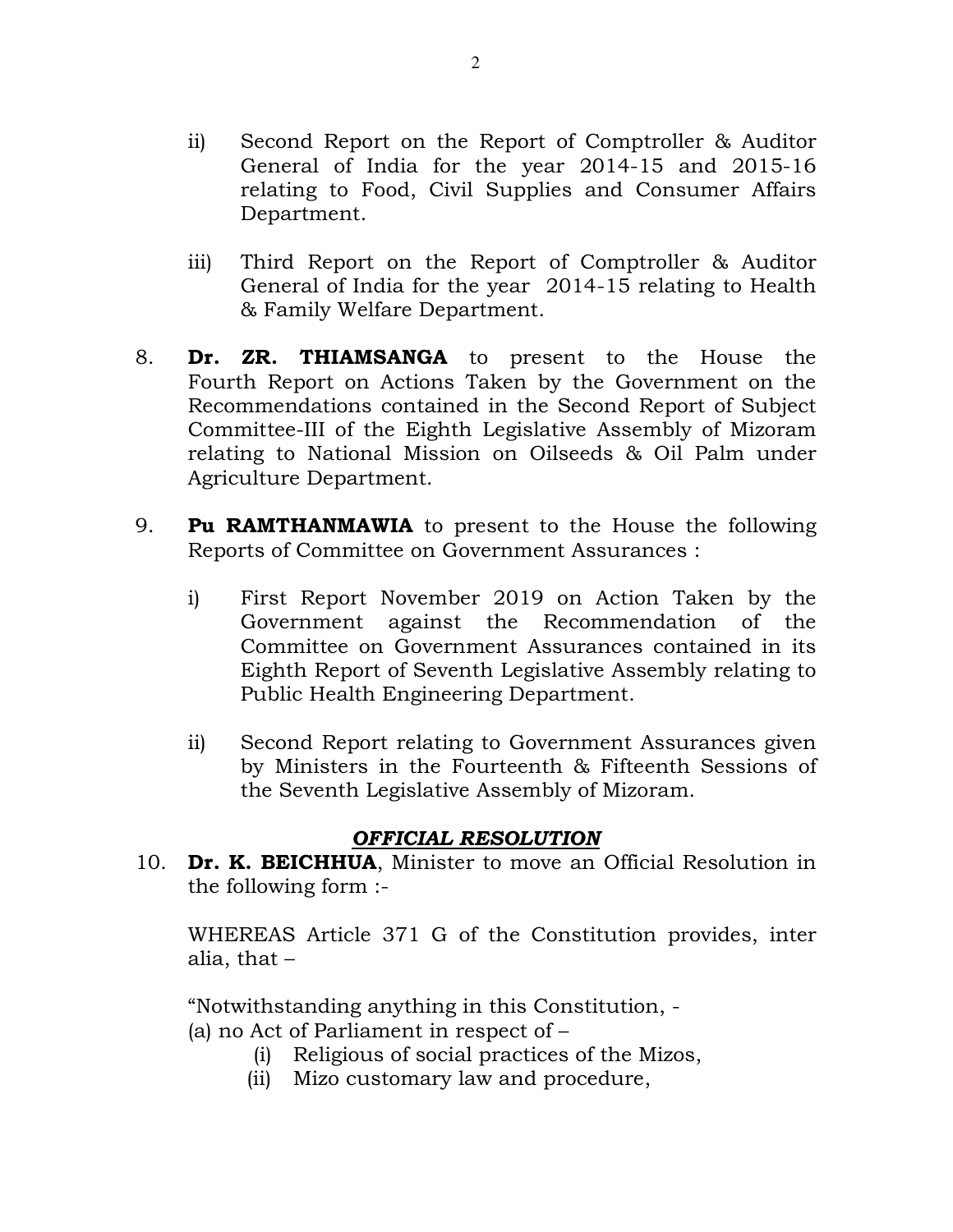(iii) Administration of civil and criminal justice involving decisions according to Mizo customary law,

#### (iv) Ownership and transfer of land,

Shall apply to the State of Mizoram unless the Legislative Assembly of the State of Mizoram by a resolution so decides,"

 AND WHEREAS the Scheduled Tribe & Other Traditional Forest Dwellers (Recognition of Forest Rights) Act, 2006 is an Act of Parliament which extends to the whole of India except the State of Jammu & Kashmir. However, since the Act falls under clause (a) of article 371G of the Constitution, in order for the Act to be applicable in the State of Mizoram, resolution of the Legislative Assembly of Mizoram is necessary. Consequently, the Act was made applicable in the State of Mizoram by an official resolution passed by the Legislative Assembly of Mizoram in its session on 29.10.2019 as required by clause (a) of Article 371 G of the Constitution and subsequent notification vide No. A.14014/35//09-SWD dt. 03.03.2010 was issued in this regard and the Act became applicable with effect from 31.12.2009.

 AND WHEREAS THE Scheduled Tribe & Other Traditional Forest Dwellers (Recognition of Forest Rights) Act, 2006 was translated into Mizo language in 5000 copies during 2011-2012 and disseminated to all Gram Sabhas (Village Councils) and other stakeholder as part of awareness of the Act. However, claims for rights have never been received. Two facilitators were engaged on contractual basis since 2011-2012 for sensitization and awareness of the Act. However, the engagement was terminated from 2016- 2017 due to NIL receipt of claims and stoppage of funds by the Government of India since 2014-2015. In spite of many consultation/sensitization/Awareness Programmes conducted at the state level, District and Block level to stakeholders and community leaders, no claims have been received.

 AND WHEREAS it is therefore very clear that the Act has little or no relevance/applicability to the context of Mizoram. Further, the Ministry of Tribal Affairs in its Project Appraisal Committee (PAC) meeting held on dt. 8.4.2015 has declined proposal amounting to  $\bar{\zeta}$  10 lakh implementation of Forest Right Act in Mizoram and remarked that the matter in Mizoram is settled.